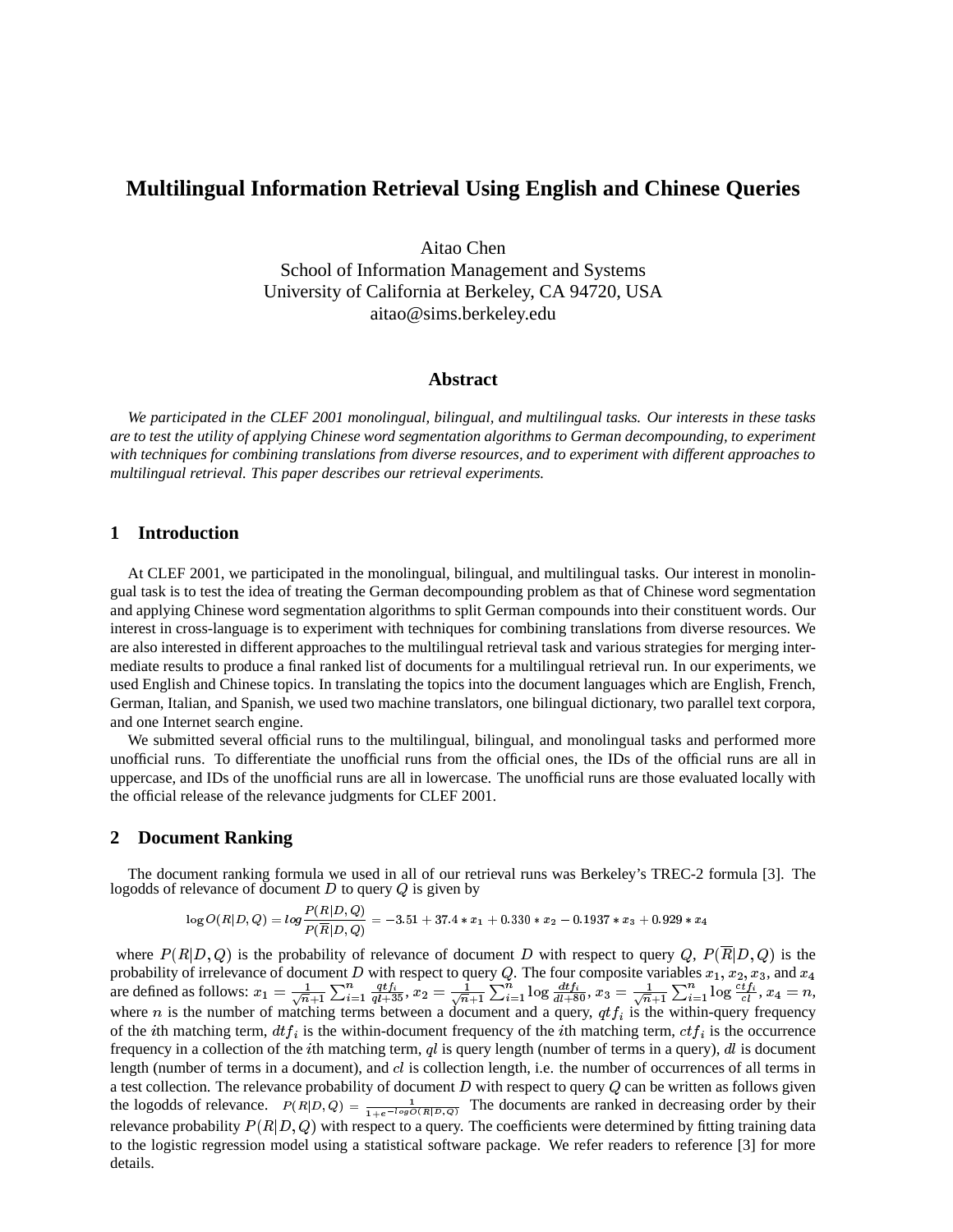### **3 Monolingual retrieval experiments**

We present an algorithm to break up German compounds into their constituent words. We treat the German decompounding problem in the same way as the Chinese word segmentation problem which is to segment a string of characters into words. We applied the Chinese segmentation algorithm as described in section 4.1 to decompose German compound words. First, we created a base German word lexicon consisting of all the words, including compounds, found in the German collection for the multilingual task. The uppercase letters were changed to lower case. Second, we identify all possible ways to break up a compound into its constituent words found in the base German lexicon. Third, we compute the probabilities for all possible ways to break up a compound into its constituent words, and choose the segmentation of the highest probability. For example, a compound  $c = a_1 a_2 a_3 a_4 a_5 a_6$  may be split into either  $c_1 = a_1 a_2/a_3 a_4/a_5 a_6 = w_1 w_2 w_3$ , or  $c_2 = a_1 a_2 a_3/a_4 a_5 a_6 = w_4 w_5$ , where  $w_1 = a_1a_2$ ,  $w_2 = a_3a_4$ ,  $w_3 = a_5a_6$ ,  $w_4 = a_1a_2a_3$ , and  $w_5 = a_3a_4a_5$  are German words. The probability of splitting c into  $w_1w_2w_3$  is computed as  $p(c_1) = p(w_1w_2w_3) = p(w_1) * p(w_2) * p(w_3)$ , and the probability of splitting c into  $w_4w_5$  is estimated by  $p(c_2) = p(w_4w_5) = p(w_4) * p(w_5)$ . If  $p(c_1)$  is larger than  $p(c_2)$ , then the compound c is split into the three words  $w_1$ ,  $w_2$ , and  $w_3$ ; otherwise it is split into the two words  $w_4$  and  $w_5$ . As in Chinese word segmentation, the probability of a word is estimated by its relative frequency in the German document collection. That is,  $p(w_i) = tf(w_i)/\sum_{k=1}^n tf(w_k)$ , where  $tf(w_i)$  is the number of times word  $w_i$ occurs in the collection, including the cases where  $w_i$  is a consituent word in compounds; and n is the number of unique words, including compounds, in the collection.

We submitted two official German monolingual runs labeled BK2GGA1 and BK2GGA2, and two official Spanish monolingual runs labeled BK2SSA1 and BK2SSA2. The first run used title, description, and narrative fields in the topics, while the second run used title and description only. The stopwords were removed from both documents and topics, compounds were split into their constituent words, then words were stemmed using the Muscat German stemmer. Both the compounds and their constituent words were kept in indexing. Both runs were carried out without query expansion. The results are in table 2. The monolingual runs for the other three languages were

| Run ID                   | bk2eea1   | bk2ffa1     | BK2GGA1     | bk2iia1     | BK2SSA1     |
|--------------------------|-----------|-------------|-------------|-------------|-------------|
| Language                 | English   | French      | German      | Italian     | Spanish     |
| <b>Average Precision</b> | 0.5553    | 0.4743      | 0.4050      | 0.4370      | 0.5302      |
| <b>Overall Recall</b>    | 95.33%    | 98.84%      | 92.63%      | 95.83%      | 95.06%      |
|                          | (816/856) | (1198/1212) | (1973/2130) | (1194/1246) | (2561/2694) |

#### **Table 1. Monolingual IR performance.**

evaluated locally and the results are in table 1.

| Run ID  | Topic Fields | Features                  | <b>Overall Recall</b> | <b>Average Precision</b> |
|---------|--------------|---------------------------|-----------------------|--------------------------|
| BK2GGA1 | T.D.N        | +stemming, +decompounding | 92.63%                | 0.4050                   |
| BK2GGA2 | T.D          | +stemming, +decompounding | 88.31%                | 0.3683                   |
| bk2gga3 | T.D.N        | +stemming, -decompounding | 90.94%                | 0.4074                   |
| bk2gga4 | T.D.N        | -stemming, +decompounding | 89.81%                | 0.3594                   |
| bk2gga5 | T.D.N        | -stemming, -decompounding | 88.12%                | 0.3673                   |

## **Table 2. German monolingual retrieval performance. The total number of German relevant documents for 49 topics is 2130.**

To provide a base for comparison, three additional runs whose labels are in lower case were carried out. The two official runs with three unofficial runs were summarized in table 2.

### **4 Bilingual retrieval experiments**

In this section we will describe the pre-processing of the Chinese topics and translation of the Chinese topics into English.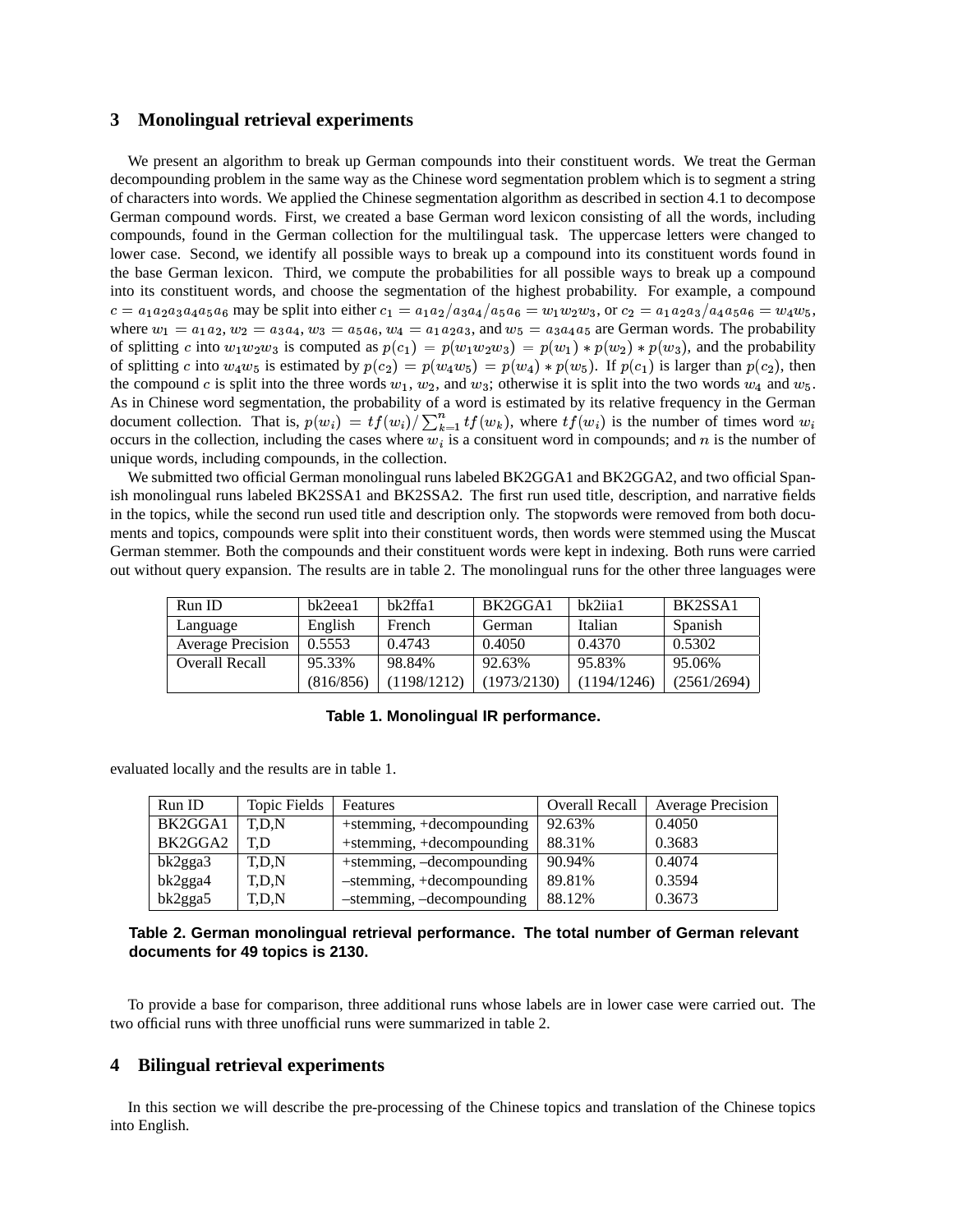#### **4.1 Chinese topics preprocessing**

We first break up a Chinese sentence into text fragments consisting of only Chinese characters. Generally there are many ways to segment a fragment of Chinese text into words. We segment Chinese texts in two steps. First, we examine all the possible ways to segment a Chinese text into words found in a Chinese dictionary. Second, we compute the probabilities of all the segmentations and choose the segmentation with the highest probability. The probability of a segmentation is the product of the probabilities of the words making up the segmentation. For example, let  $S = C_1 C_2 \dots C_n$  be a fragment of Chinese text consisting of n Chinese characters. Suppose one of the segmentation for the Chinese text is  $S_i = W_1 W_2 \ldots W_m$ , then the probability of this segmentation is computed as follows:

$$
p(S_i) = p(W_1 W_2 \dots W_m) = \sum_{j=1}^{m} p(W_j)
$$
 (1)

and

$$
p(W_j) = \frac{tf(W_j)}{\sum_{k=1}^{N} tf(W_k)}
$$
\n<sup>(2)</sup>

where  $tf(W_i)$  is the number of times the word  $W_i$  occurs in a Chinese corpus, and N is the number of unique words in the corpus.  $p(W_i)$  is just the maximum likelihood estimate of the probability that the word  $W_i$  occurs in the corpus. For a Chinese text, we first enumerate all the possible segmentations with respect to a Chinese dictionary, then we compute the probability for each segmentation. The segmentation of the highest probability is chosen as the final segmentation for the Chinese text. We used the Chinese corpus of the English-Chinese CLIR track at TREC-9 for estimating word probabilities. The Chinese corpus is about 213 MB in size and consist of about 130,000 newspaper articles.

A commonly used Chinese segmentation algorithm is the longest-matching method which repeatly chops off the longest initial string of characters that appears in the segmentation dictionary until the end of the sentence. A major problem with the longest-matching method is that a mistake often leads to multiple mistakes immediately after the point where the mistake is made. All dictionary-based segmentation methods suffer from the out-of-vocabulary problem. When a new word is missing in the segmentation dictionary, it is often segmented into a sequence of single or two-character words. Based on this observation, we combine the consecutive single-character terms into one word after removing the stopwords from the segmented Chinese topics.

#### **4.2 Chinese topics translation**

The segmentation and de-segmentation of the Chinese topics result in a list of Chinese words for each topic. We translate the Chinese topic words into English using three resources: 1) a Chinese/English bilingual dictionary, 2) two Chinese/English parallel corpora, 3) a Chinese Internet search engine. First, we look up each Chinese word in a Chinese-English bilingual wordlist prepared by the Linguistic Data Consortium and publicly available from http://morph.ldc.upenn.edu/Projects/Chinese/. The wordlist has about 128,000 Chinese words, each paired with a set of English words. If a Chinese word has only one, two or three English translations, we retain them all, otherwise we choose the three translations that occur most frequently in the *Los Angeles Times* collection which is part of the document collections for the CLEF 2001 multilingual task.

We created a Chinese-English bilingual lexicon from two Chinese/English parallel corpora, the *Hong Kong News corpus* and the *FBIS corpus*. The Hong Kong News corpus consists of the daily Press Release of the Hong Kong Government in both Chinese and English during the period of from April, 1998 through March, 2001. The source Chinese documents and English documents are not paired. So for each Chinese document, we have to identify the corresponding English document. We first aligned the Hong Kong News corpus at the document level using the LDC bilingual wordlist. Then we aligned the documents at the sentence level. Unlike the Hong Kong News corpus, the Chinese documents and their English translations are paired in the FBIS corpus. The documents in the FBIS corpus are usually long, so we first aligned the parallel documents at the paragraph level, then at the sentence level. We adapted the length-based alignment algorithm proposed by Gale and Church [5] to align parallel English/Chinese text. We refer interested readers to the paper in [1] for more details.

From the aligned pairs of Chinese/English sentences, we created a Chinese/English bilingual lexicon based on co-occurrence of word pairs across the aligned sentences. We used the maximum likelihood ratio measure proposed by Dunning [4] to compute the association score between a Chinese word and an English word. The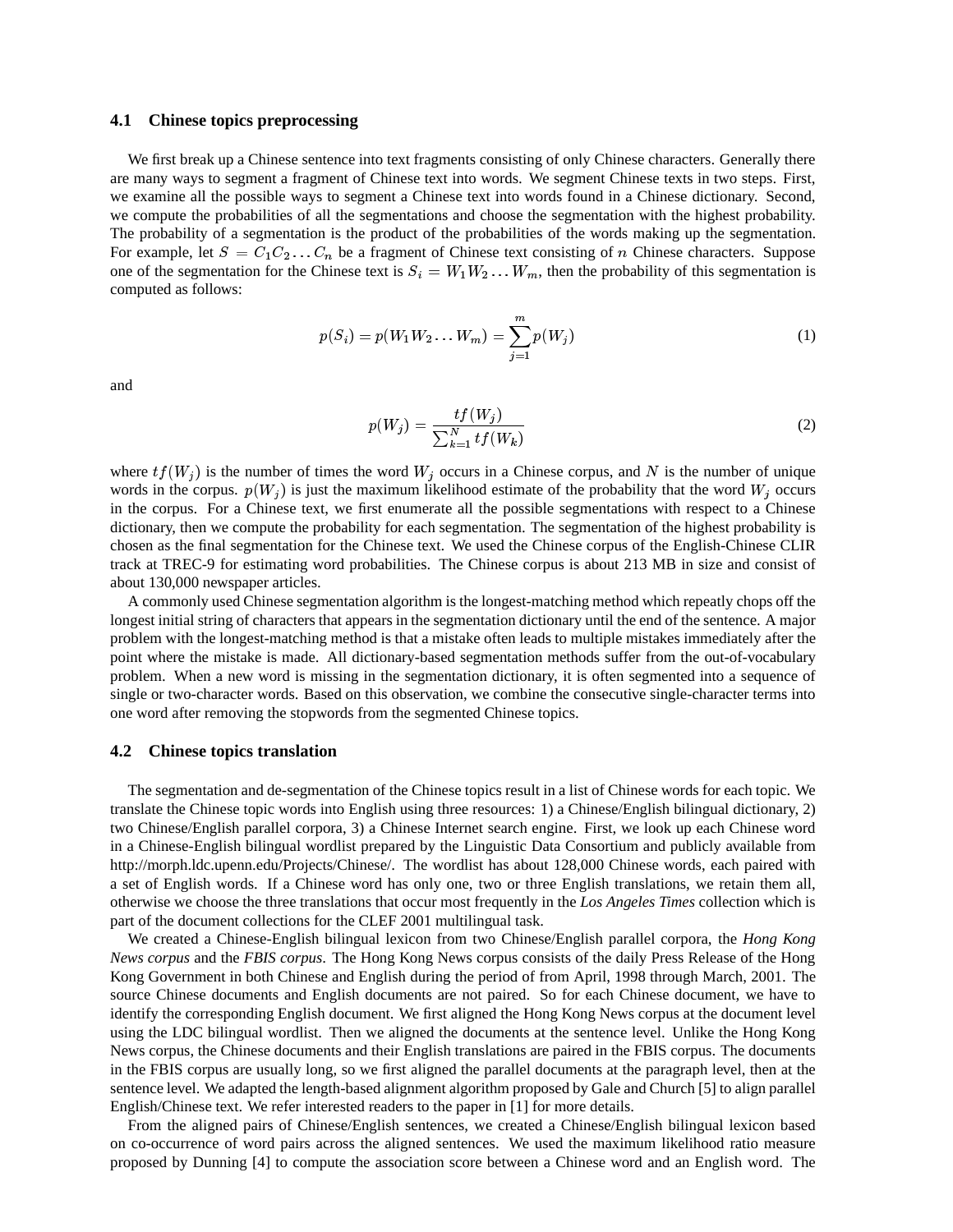bilingual lexicon takes as input a Chinese word and returns a ranked list of English words. We looked up each Chinese topic word in this bilingual Chinese/English lexicon, and retained the top two English words.

For the Chinese words that are missing in the two bilingual lexicons, we submitted them one by one to Yahoo!China, a Chinese Internet search engine at http://chinese.yahoo.com. Each entry in the search result pages has one or two sentences that contain the Chinese word searched. For each Chinese word, we downloaded all the search result pages if there are fewer than 20 result pages, or the first 20 pages if there are more than 20 result pages. Each result page contains 20 entries. From the downloaded result pages for a Chinese word, we extracted the English words in parentheses that follow immediately after the Chinese word. If there are English words found in the first step, we keep all the English words as the translations of the Chinese word. And if the first step failed to extract any English words, we extracted the English words appearing after the Chinese words. If there are more than 5 different English translations extracted from the result pages, we keep the top three most frequent words in the translations. Otherwise we keep all English translations. We refer interested readers to the paper in [2] for more details. This technique is based on the observation that the original English proper nouns sometimes appear in parentheses immediately after the Chinese translation. This technique should work well for proper nouns which are often missing in dictionaries. For many of the proper nouns in the CLEF 2001 Chinese topics missing in both the LDC bilingual dictionary and the bilingual dictionary created from parallel Chinese/English corpora, we extracted their English translations from the Yahoo!China search results. The last step in translating Chinese words into English is to merge the English translations obtained from the three resources mentioned above and weight the English translation terms. We give an example to illustrate the merging and weighting of the English translation terms. If a Chinese word has three English translation terms  $e_1, e_2$ , and  $e_3$  from the LDC bilingual dictionary; and two English translation terms  $e_2$  and  $e_4$  from the bilingual dictionary created from the parallel texts. Then the set of words  $e_1, e_2, e_3, e_2, e_4$  constitute the translation of the Chinese word. There is no translation terms from the third resource because we submit a Chinese word to the search engine only when the Chinese word is not found in both bilingual dictionaries. Next we normalize the weight of the translation terms so that the sum of their weights is one unit. For the example, the weights are distributed among the four unique translation terms as follows:  $e_1 = .2$ ,  $e_2 = .4$ ,  $e_3 = .2$ , and  $e_4 = .2$ . Note that the weight for the term  $e_2$  is twice of that for the other three terms because it came from both dictionaries. We believe a translation term appearing in both dictionaries are more likely to be the appropriate translation than the ones appearing in only one of the dictionaries. Finally we multiply the weight by the frequency of the Chinese word in the original topic. So if the Chinese word occurs three times in the topic, the final weights assigned to the English translation terms of the Chinese word are  $e_1 = .6, e_2 = 1.2, e_3 = .6,$  and  $e_4 = .6.$ 

The English translations of the Chinese topics were indexed and searched against the LA Times collection. We submitted two Chinese-to-English bilingual runs, one using all three topics fields, and the other using title and description only. Both runs were carried out without pre-translation or post-translation query expansion. The documents and English translations were stemmed using the Muscat English stemmer. The performance of these two runs are summarized in table 3. The results of the cross-language runs from English to the other four languages

| Run ID           | Topic Fields   Translation Resources                | Overall Recall   Average Precision |
|------------------|-----------------------------------------------------|------------------------------------|
| $B K2CEA1$ T.D.N | dictionary, parallel texts, search engine   755/856 | 0.4122                             |
| BK2CEA2 T.D      | dictionary, parallel texts, search engine   738/856 | 0.3683                             |

#### **Table 3. Chinese to English bilingual retrieval performance.**

are in table 4, and the results of the cross-language runs from Chinese to all five document languages are in table 5.

| Run ID  | Topic  | Topic    | Document | Translation       | Overall   | Average   | % Monolingual |
|---------|--------|----------|----------|-------------------|-----------|-----------|---------------|
|         | Fields | Language | Language | Resources         | Recall    | Precision | Performance   |
| bk2efa1 | T.D.N  | English  | French   | Systran+L&H Power | 1186/1212 | 0.4776    | 100.7%        |
| bk2ega1 | T.D.N  | English  | German   | Systran+L&H Power | 1892/2130 | 0.3789    | 93.56%        |
| bk2eia1 | T.D.N  | English  | Italian  | Systran+L&H Power | 1162/1246 | 0.3934    | 90.02%        |
| bk2esa1 | T.D.N  | English  | Spanish  | Systran+L&H Power | 2468/2694 | 0.4703    | 88.70%        |

**Table 4. Bilingual IR performance.**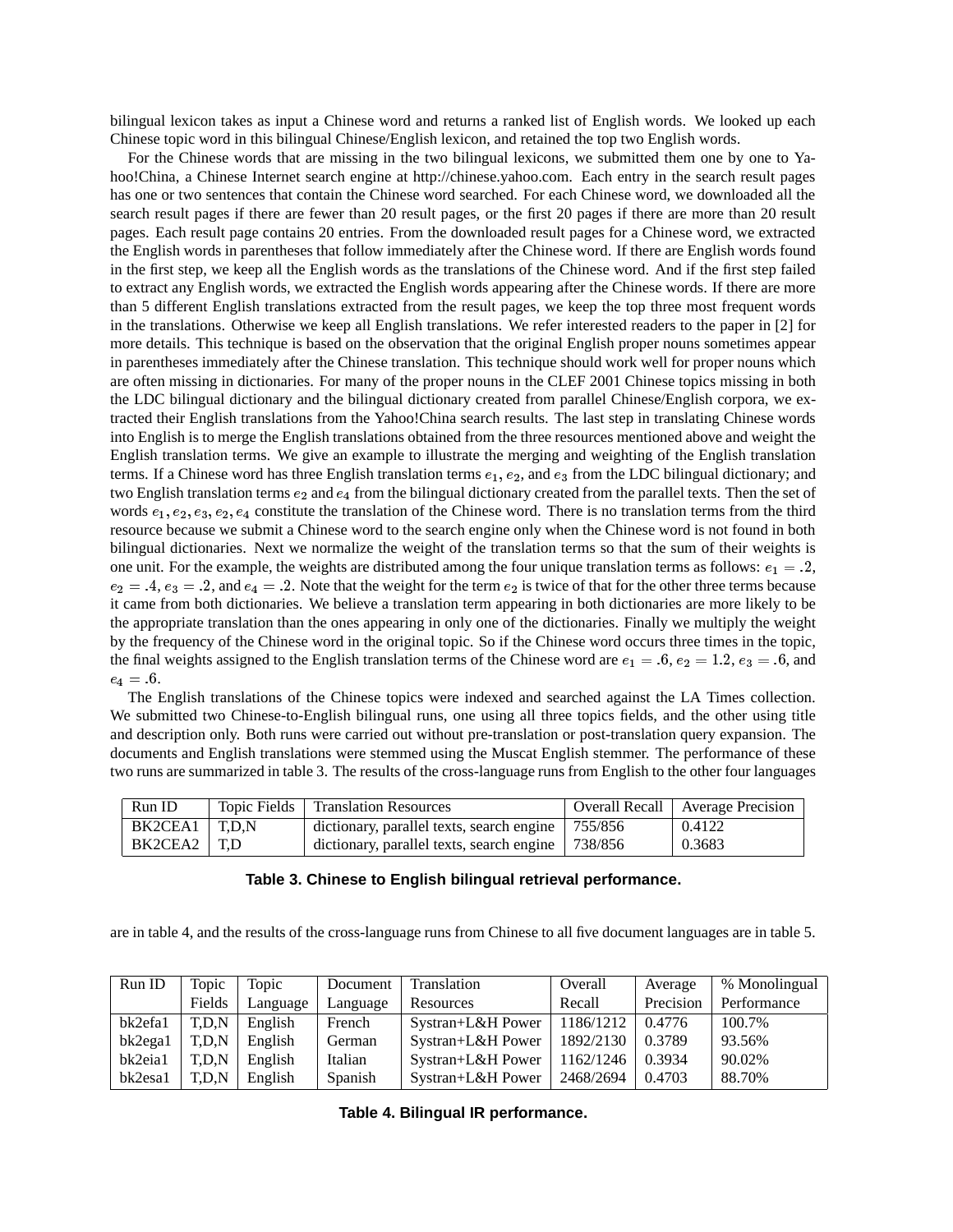| Run ID  | Topic  | Topic    | Document | Overall   | Average   | %Monolingual |
|---------|--------|----------|----------|-----------|-----------|--------------|
|         | Fields | Language | Language | Recall    | Precision | Performance  |
| BK2CEA1 | T.D.N  | Chinese  | English  | 755/856   | 0.4122    | 74.23%       |
| bk2cfa1 | T,D,N  | Chinese  | French   | 1040/1212 | 0.2874    | 60.59%       |
| bk2cga1 | T.D.N  | Chinese  | German   | 1605/2130 | 0.2619    | 64.67%       |
| bk2cia1 | T,D,N  | Chinese  | Italian  | 1004/1246 | 0.2509    | 57.41%       |
| bk2csa1 | T.D.N  | Chinese  | Spanish  | 2211/2694 | 0.2942    | 55.49%       |

**Table 5. Bilingual IR performance.**

## **5 Multilingual retrieval**

We participated in the multilingual task using both English and Chinese topics. Our main approach was to translate the source topics into the document languages which are English, French, German, Italian, and Spanish, perform retrieval runs separately for each language, then merge the individual results for all five document languages into one ranked list of documents. We created a separate index for each of the five document collections by language. The stopwords were removed, words were stemmed using Muscat stemmers, and all uppercase letters were changed to lower case. The topics were processed in the same way.

For the multilingual retrieval experiments using English topics, we translated the English topics directly into French, German, Italian, and Spanish using both Systran translator and L&H Power translator. The topic translations of the same language from both translators were combined by topic, and then searched against the document collection of the same language. So for each multilingual retrieval run, we had five ranked list of documents, one for each document language. The five ranked lists of documents were merged to produce the final ranked list of documents for each multilingual run.

Our merging strategy is to combine all five intermediate runs and rank the documents by adjusted weights. Before we merge the intermediate runs, we made two adjustments to the estimated probability of document relevance in the intermediate runs. First, we reduced the estimated probability of document relevance by 20% (i.e, multiplying the original probability by .8) for the English documents retrieved using the un-translated English source topics. Then we added a value of 1.0 to the estimated probability of relevance for the top-ranked 50 documents in all monolingual runs. After these two adjustments to the estimated probability, we combined all five intermediate runs, sorted the combined results by adjusted probability of relevance, then took the top-ranked 1000 documents for each topic to create the final ranked list of documents. The aim of making the first adjustment is to make the estimated probability of relevance for all document languages comparable. Since translating topics from the source language to a target language probably introduces information loss to some degree, the estimated probability of relevance for the same topic may be slightly underestimated for the target language. In order to make the estimated probabilities for the documents retrieved using the original topics and using the translated topics comparable, the estimated probabilities for the documents retrieved using the original topics should be slightly lowered. The intention of making the second adjustment is to make sure that the top-ranked 50 documents in each of the intermediate results will be among the top-ranked 250 documents in the final ranked list.

For the multilingual retrieval experiments using Chinese topics, we translated the Chinese topics word by word into English, French, German, Italian, and Spanish in two stages. First, we translated the Chinese topics into English using three resources: 1) a bilingual dictionary, 2) two parallel corpora, and 3) one Chinese search engine. The procedure of translating Chinese topics into English was described in section 4. The English translations from the source Chinese topics consist of not sentences but words. Second, we translated the English words into French, German, Italian, and Spanish using both Systran translator and L&H translator for lack of resources to directly translate the Chinese topics into these languages. The rest is the same as for multilingual experiments using English topics.

We submitted four official multilingual runs, two using English topics and two using Chinese topics. The official runs are summarized in table 6. The multilingual run labeled BK2MUEAA1 was produced by combining the monolingual run bk2eea1 (.5553), and four cross-language runs bk2efa1 (.4776), bk2ega1 (.3789), bk2eia1 (.3934), bk2esa1 (.4703). The multilingual run labeled BK2MUCAA1 was produced by combining five crosslanguage runs, BK2CEA1, bk2cfa1, bk2cga1, bk2cia1, and bk2csa1. The performance of these five cross-language runs using Chinese topics is presented in table 5.

The problem of merging multiple runs into one is closely related to the problem of calibrating the estimated probability of document relevance and the problem of estimating the number of relevant documents with respect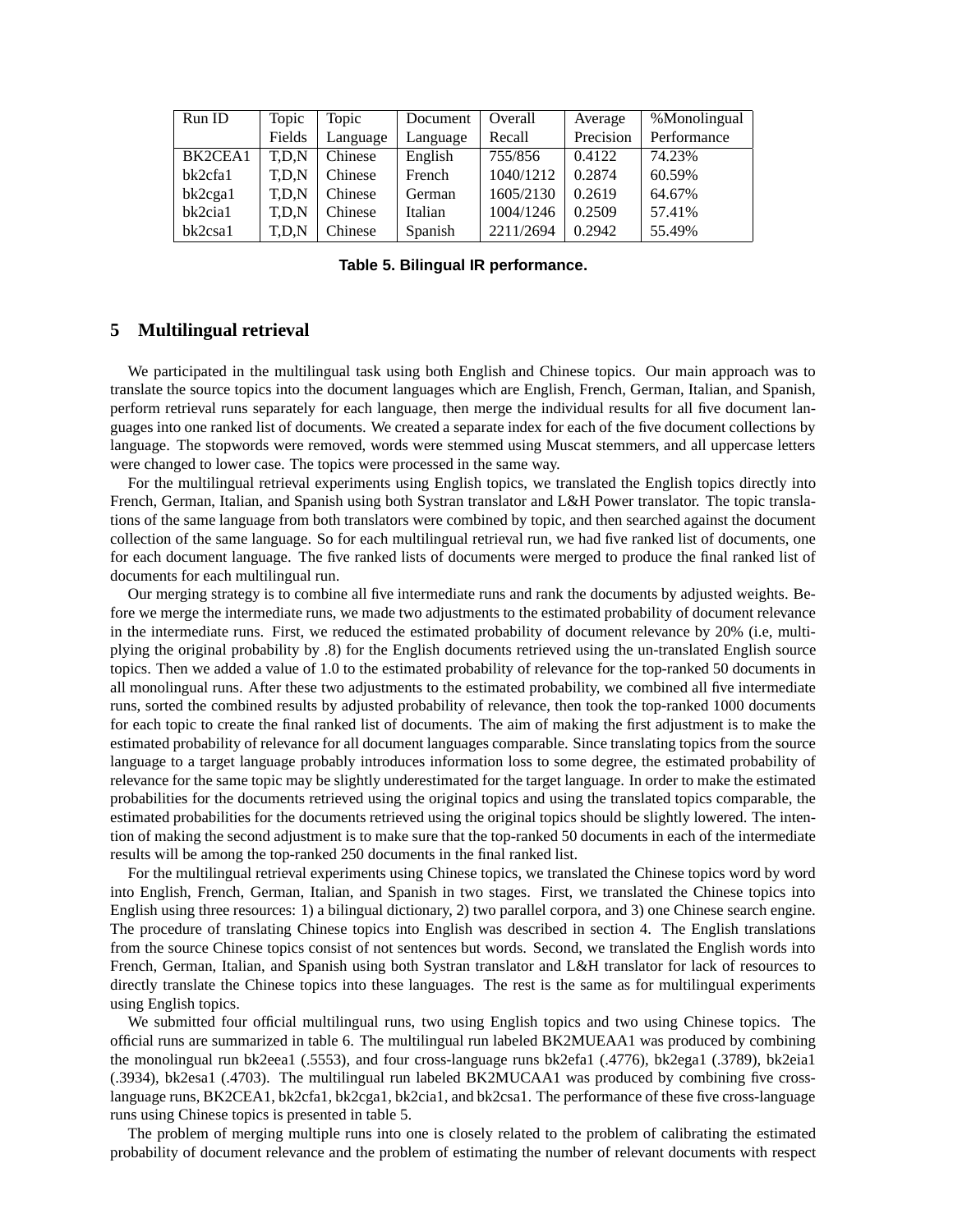| Run ID    | Topic Language | Topic Fields | Overall Recall | <b>Average Precision</b> |
|-----------|----------------|--------------|----------------|--------------------------|
| BK2MUEAA1 | English        | T.D.N        | 5953/8138      | 0.3424                   |
| BK2MUEAA2 | English        | T.D          | 5686/8138      | 0.3029                   |
| BK2MUCAA1 | Chinese        | T.D.N        | 4738/8138      | 0.2217                   |
| BK2MUCAA2 | Chinese        | T.D          | 4609/8138      | 0.1980                   |

**Table 6. Multilingual retrieval performance.**

to a given query in a collection. If the estimated probability of document relevance is well calibrated, that is, the estimated probability is close to the true probability of relevance, then it would be trivial to combine multiple runs into one, since all one needs to do will be to combine the multiple runs and re-rank the documents in the estimated probability of relevance. If the number of relevant documents with respect to a given query could be well estimated, then one could take the number of documents from each individual run that is proportional to the number of estimated relevant documents in each collection. Unfortunately neither one of the problems is easy to solve.

Since merging multiple runs is not an easy task, an alternative approach to this problem is to work on it indirectly, that is, transform it into another problem that may be easier to solve. There are two alternative approaches to the problem of multilingual information retrieval. The first method works by translating the source topics into all document languages, combining the source topics and their translations in document languages, and then searching the combined, multilingual topics against a single index of documents in all languages. The second method works by translating all documents into the query language, then performing monolingual retrieval against the translated documents which are all in the same language as that of the query.

We applied the first alternative method to the multilingual IR task. We translated the source English topics directly into French, German, Italian, and Spanish using both Systran translator and L&H Power translator. Then we combined the English topics with the other four translations of both translators into one set of topics. The within-query term frequency is reduced by half. We used the multilingual topics for retrieval against a single index of all documents. The performance of this run labeled bk2eaa4 is shown in table 7. For lack of resources, we

| Run ID              |       |           | Topic Language   Topic Fields   Overall Recall   Average Precision |
|---------------------|-------|-----------|--------------------------------------------------------------------|
| $bk2eaa3$   English | T.D.N | 5551/8138 | 10.3126                                                            |
| $bk2eaa4$ English   | T.D.N | 5697/8138 | 0.3648                                                             |

|  |  |  |  | Table 7. Multilingual IR performance. |
|--|--|--|--|---------------------------------------|
|--|--|--|--|---------------------------------------|

were not able to apply the second alternative method. Instead, we experimented with the method of translating the French, Italian, German, and Spanish documents retrieved in the intermediate runs back into English, and then carring out a monolingual retrieval run. We did not use Systran translator or L&H Power translator to translate the retrieved documents into English. We compiled a wordlist from the documents retrieved, then submitted the wordlist into Systran. The translation results of the wordlist were used to translate word by word the retrieved documents into English. The overall precision is .3648 for this run labeled bk2eaa5.

## **6 Conclusion**

We have tested the idea of treating the German decompounding problem in the same way as the Chinese word segmentation problem. The decompounding of German compound words did not improve precision. We believe the problem is that the decompounding algorithm failed to consistently decompose German compounds into their consitituent words. We observed that multi-word compounds are sometimes split into single words and shorter compounds. We also presented a method for combining translations from three different translation resources which seems to work well. We experimented with three approaches to multilingual retrieval. The method of translating the documents retrieved in the intermediate runs back into the language of the source topics, and then carring out monolingual retrieval achieved better precision than the other two methods.